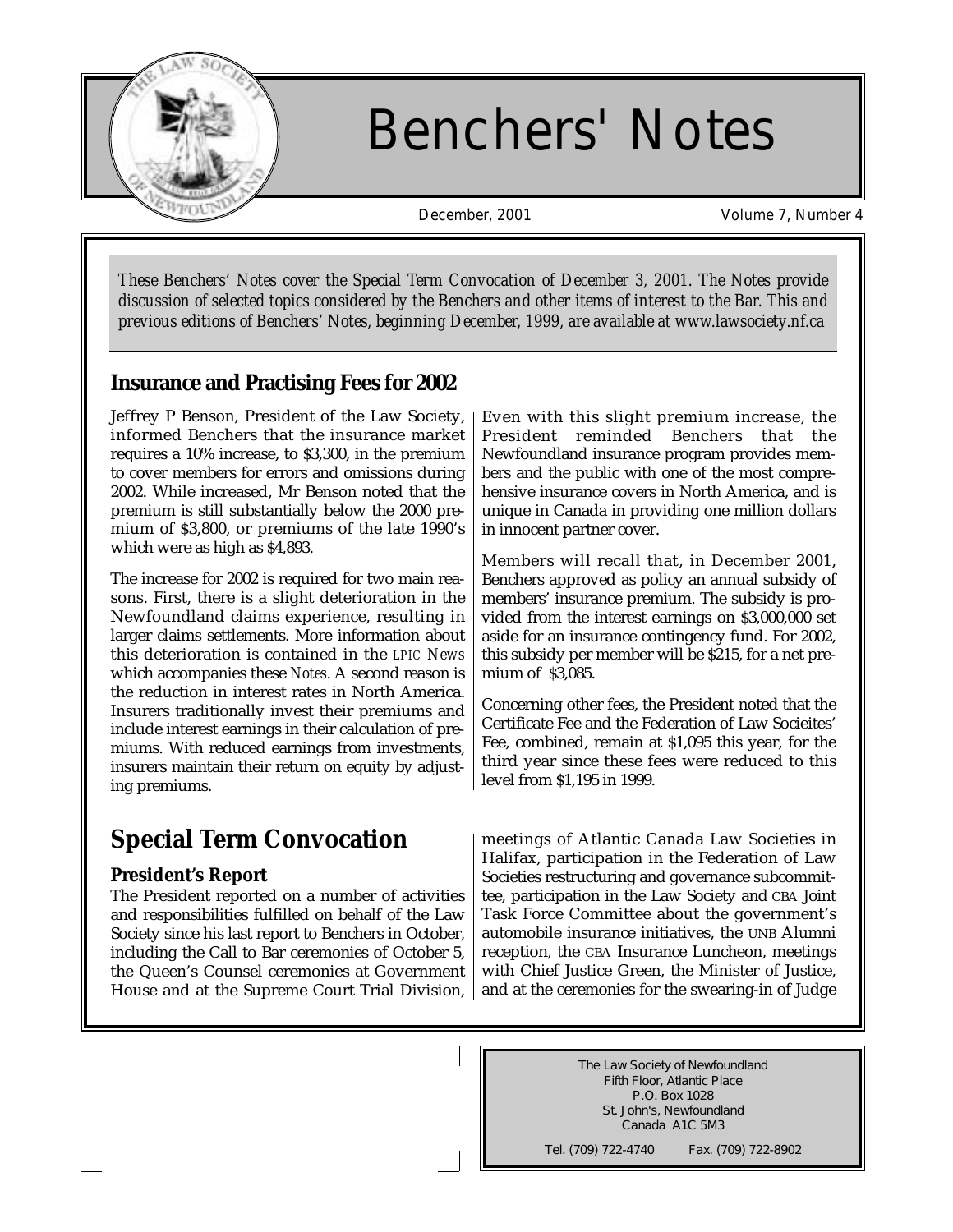

Harold Porter. These events are an overview only of some of the duties fulfilled in the 60 days since last Convocation.

Concerning some of these meetings, the President reported that there was a good discussion with the Minister of Justice. Topics discussed included the government's insurance reform initiatives, CANLII, mobility issues for lawyers in Atlantic Canada, law corporations and limited liability partnerships, the *Survival of Actions Act*, and child and youth advocacy legislation.

The President reported also that there were good meetings held in Halifax during October with other Atlantic Canada law societies. Attending with him were Stephanie Newell, William Goodridge and Peter Ringrose. The Atlantic meetings canvassed a variety of topics, all with the central focus of increased cooperation among the societies and improved mobility for our members. For example, there were discussions to initiate the harmonization of trust account rules in all four provinces, and to examine and perhaps implement the model of inter-jurisdictional mobility used in western Canada. That model permits, without permission, a member in one western province up to six months practice in another western province; the only significant restriction is that the member cannot open a permanent office in the host jurisdiction. There was agreement at the Halifax meetings that this model deserves serious consideration and possible adoption in Atlantic Canada.

#### **Federation of Law Societies**

One component of the President's work for the Law Society is the contribution of time to the Federation of Law Societies of Canada. The Federation meets twice a year, and the August meetings were reported in the last *Benchers' Notes*. Of particular and new interest to members is the, at least initially, successful challenge by the Federation in the Supreme Court of British Columbia against sections of the *Proceeds of Crime (Money Laundering) Act*, Bill C-36, as they apply to solicitor-client privilege. A temporary exemption order was obtained against these sections insofar as they apply to members of the bar. Of course, the injunction has application only in British Columbia. The President informed Benchers, and in accord with earlier discussions, that the Law Society of Newfoundland contributed on an equal per member basis with all law societies in Canada toward the court challenge in British Columbia to cover costs outside the *pro bono* work by lawyers in that province.

In other Federation matters, recently Janine Miller, the law librarion responsible for CANLII, was in Newfoundland to discuss and demonstrate the virtual law library sponsored by the Federation and to which members in every province and the territories will contribute \$9.53 in 2002 as part of the fees paid to the Federation. Ms Miller met with the Law Society's Library Committee, with judges, and with officials of the provincial government.

#### **The 2002 Budget**

The Executive Director presented the proposed Budget to Benchers and noted that 2002 represents a transition year for the Law Society since the offices and Law Library will be moving to new premises December next. Budgeting for transition is always difficult, particularly so in this instance because many of the future costs can be anticipated but are yet unknown. For this reason, the Executive Director recommended, and Benchers approved, the allocation of a portion of past surplus monies for expenditure during 2002. These monies will be used for fitting-up costs and the various expenditures necessary out of the transition to the new building. The Capital Fund Levy of \$200 is maintained this year, the monies generated from this Levy are allocated to refitting and fitting-up the new office building.

In order to bring some revenues in line with related administrative expenses, the Executive Director proposed a few fee increases. He stated that the Bar Admission course in Newfoundland remains the lowest priced course of its kind in Canada and the only course not subsidized by a Law Foundation. In an effort to recover more of the direct costs associated with running the course, Benchers agreed that fees be increased from \$1,400 to \$1,750. Even at this increase, the course will be the lowest cost unsubsidized course in Canada. There were two other fee increases approved. First, an increase in the fee for annual non-practising status is increased from \$250 to \$275, the first increase in many years. Second, and because applications to return to practising insured status from non-practising frequently require approval of the Education Committee and other adminsitrative burdens, for the first time there will be an administrative fee of \$100 for such applications.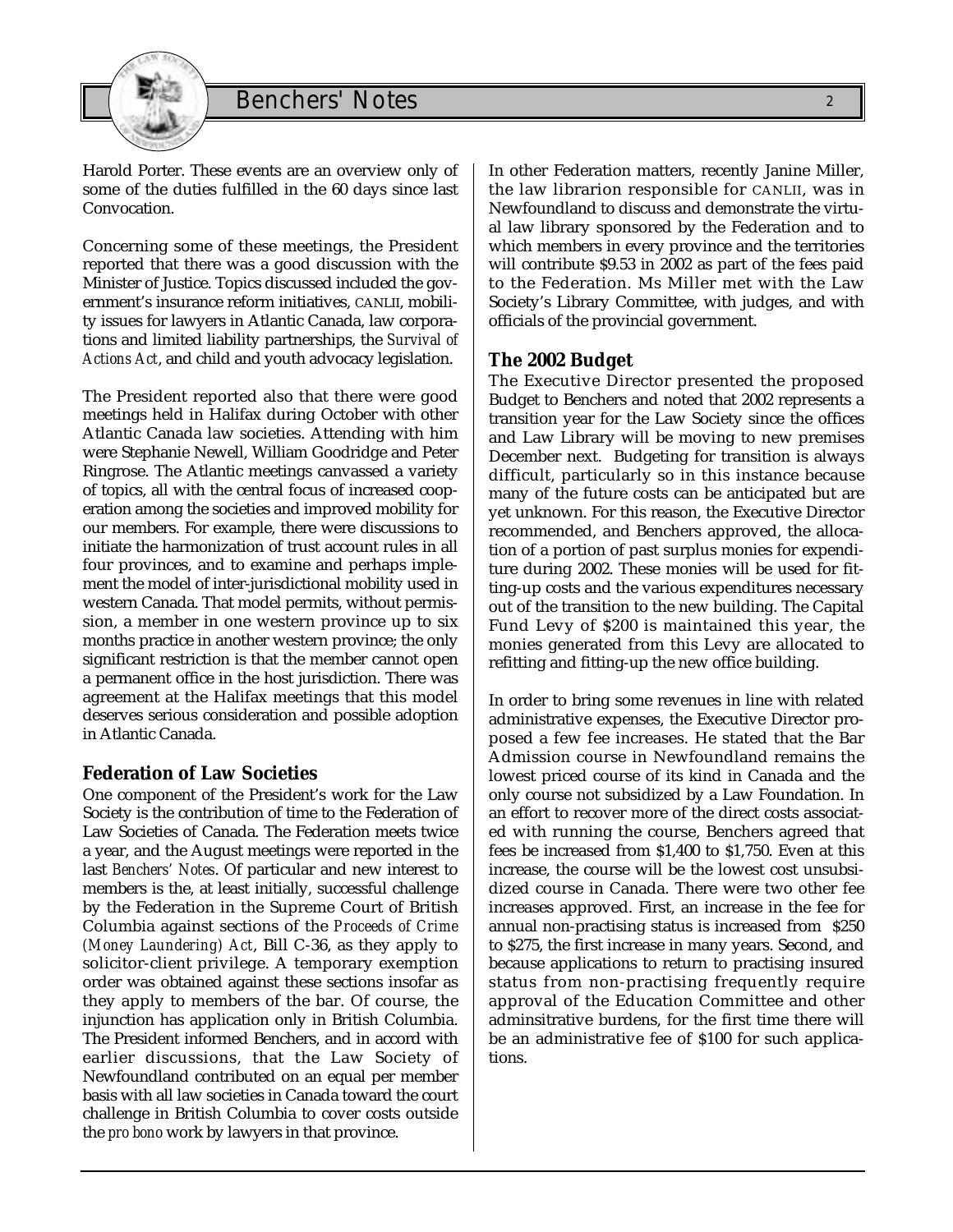## **Committee Reports**

#### **Executive Compensation Committee**

At the October Convocation, a Report from this Committee, chaired by John Roil, QC, was tabled for Benchers' consideration. Benchers then took the view that the Report, which recommends compensation of \$15,000 for a President from the Avalon Peninsula and \$20,000 for a President outside, should be advertised to members for a response. The Report was discussed in the October *Benchers' Notes* and provided in full text on the Law Society web site. Members were invited to contact Robert M Sinclair, QC, Past President, with their comments. At the December Convocation, and in the absence of the current President, who excused himself for the full discussion and vote on this topic, Sinclair, QC, reported to Benchers that few comments were received from members and these were favourable to a policy of Presidential compensation. Most members were increasingly aware of the work now done by the President and of compensation plans in place for Presidents at other law societies in Canada.

Following discussion, Benchers approved the recommendations of the Executive Comensation Committee Report and instructed the Executive Director to add the President's compensation to the 2002 Budget.

#### **Act and Rules Committee**

Jamie Smith, QC, Chair, noted that proposed changes to Chapter III of the *Code of Professional Conduct* were now before Benchers for a final vote. Benchers approved the changes and they are included, complete with a revised Index, with these *Notes* as a separate handout for members to place in their records.

Smith, QC, further reported about a Practice Investigation Rule, new to the Law Society Rules. The new Rule provides a framework for those instances when the Executive Committee authorizes an investigation, either upon the recommendation of the Compaints Authorization Committee or at the initiatve of the Executive alone. The new Law Society Rule, Part XIV, is included in these *Notes*.

The changes to the *Code of Professional Conduct* and to the Rules of the Law Society are now incorporated in the full text of the *Code* and the Rules found on the Law Society's website: www.lawsociety.nf.ca

#### **Property Management Committee**

Tobias McDonald, Chair, stated that Sheppard/Case Architects provided the Committee and Benchers with proposed floor plans for the new offices. In reviewing the plans, Mr McDonald stated that the building is designed for multiple uses and the Benchers' Convocation room will double as a place to hold the Bar Admission Course and most CLE seminars. This same Convocation room will serve also for Benchers' receptions. Elsewhere in the building, the Law Library will occupy the first two floors. While there will be less space for books, among the Library's features will be double the number of computer terminals, this change acknowledging the trend to increased use of electronic services.

The Committee is informed that work on detailed plans for the building is proceeding on schedule. An estimate of costs for the reconstuction and fitting-up is now being prepared and, on that basis, Benchers will soon consider how best to finance the work. In related matters, Benchers decided that, when it is time to tender the work, tenders will be advertised widely to provide as much transparency as appropriate.

#### **Limited Liability Partnerships and Law Corporations Subcommittees**

In the absence of the Chair, Robert Stack, the President spoke about the work of these subcommittees. He noted that the materials requested by the subcommittees, and mentioned in last *Benchers' Notes*, have now been provided by staff, comprising some hundreds of pages of research. The LLP subcommittee met once to review the materials and address the issues in broad overview, resulting in some follow-up requests for more information from staff.

Concerning the Law Corporations subcommittee, the President informed Benchers that the subcommittee, chaired by Michael Duffy, has met. In researching for its work, the subcommittee discovered a Resolution of Benchers dating from 1980 in which the Benchers approved in principle the concept of law corporations. The President assured Benchers that, this time, the law corporations issue is being addressed in a timely manner.

#### **Legislation Committee**

In the absence of the Chair, Brian Furey, the President reported to Benchers about the Law Society's role in addressing the provincial government's initiative about automobile insurance reform. He stated that in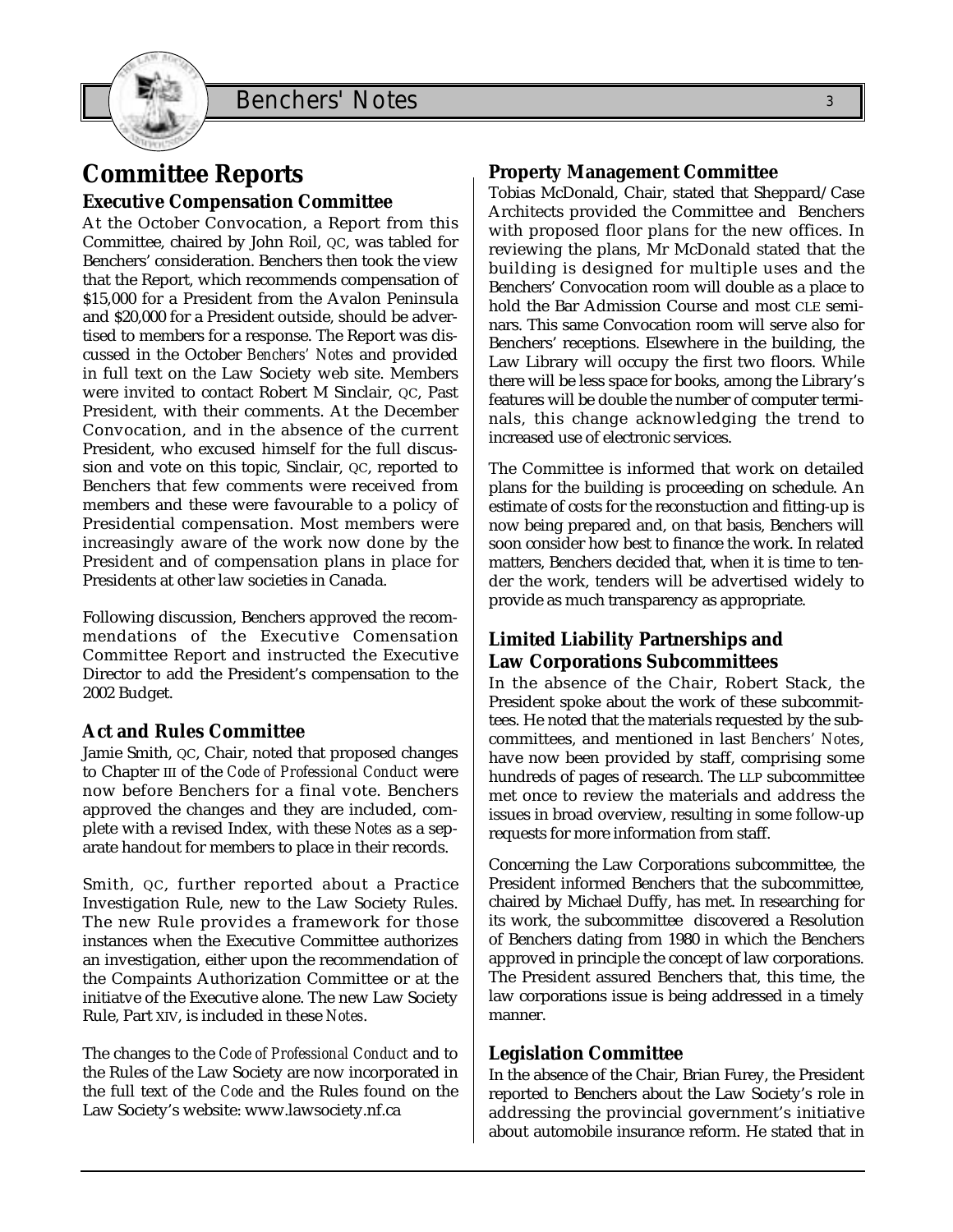

October the Law Society and the CBA, Newfoundland Branch, created a Joint Task Force to review and make recommendations about the government initiative. The Task Force is active in reviewing the proposals, meeting with government, and preparing a written response to government. Given the complexity of the issues surrounding the government proposals, the Task Force takes the position that many of the financial issues raised in the proposals are best addressed through the Public Utilities Board hearing process.

#### **Court Standards Committee**

The President reported on behalf of the co-Chairs, Dennis MacKay, QC, and William Cadigan. The mandate of the Committee is to determine what minimum standards should be applied to all court facilities in the province, this work grounded in the previous work of many such committees in other provinces.

The Committee met recently for the first time and it was clear from discussions that all levels of the courts were willing to cooperate in the work. Nevertheless, the Committee is aware that the judiciary will not take as proactive a stance as other stakeholders, these stakeholders being the Law Society and government.

#### **Law Library Committee**

Sheila Greene, Chair, reported to Benchers that the Committee received a request from an out-of-town member that there be a computer, with Quicklaw, in each Supreme Court judicial centre outside St John's. The Committee wrote the Court Standards Committee to ask for its views on this request. Cost to the Society would be approximately \$45,000, plus annual maintenance of the computers. The President asked the Committee to prepare a proposal for consideration in the 2003 budget process.

## **Educational Notes**

#### **Continuing Legal Education**

The Joint Committee on Continuing Legal Education has completed its programming for Fall 2001 and is currently planning its programming schedule for Winter/Spring 2002.

There have been several CLE sessions recently held.

On October 22, 2001, an Advocacy Skills Workshop was led by instructors from the Advocates' Society of Ontario. This full day interactive workshop, entitled *Sharpening Your Skills in Cross-Examination, Impeachment and Rehabilitation of Witnesses on Re-Examination* allowed lawyers to learn by doing, by participating in small group practice exercises under the direction of the workshop instructors. The Joint Committee sincerely thanks the volunteer instructors from the Advocates' Society, David Butt and Joel Kohm, who attended and led the workshop. The feedback on this workshop was extremely positive, and the instructors also spent a separate day with this year's Bar Admission Course students, focusing on Direct-Examination and Cross-Examination Skills. The Committee is very pleased to have been able to continue this collaborative relationship with the Advocates' Society in enhancing advocacy skills.

On November 2, 2001, there was a seminar entitled *New Proceeds of Crime Legislation: What Every Lawyer Must Know*. This seminar was well attended and registrants were provided with practical information on

how this new federal legislation affects lawyers and their support staff. The presentations focused on the obligations required of all lawyers by this new legislation. The Joint Committee sincerely thanks our two presenters, Dan Pinnington from the Lawyers' Professional Indemnity Company (LPIC) in Toronto and John Ommanney of FINTRAC in Ottawa, which is the newly created organization responsible for the implementation of the legislation.

On November 27, 2001, there was a seminar entitled *Focus on Administrative Law, 2001* which again was well attended and well received by attendees. There were four speakers at this seminar: David Jones, QC and Anne de Villars, QC of the Edmonton firm de Villars, Jones offered presentations on the standard of review in administrative law and the review of discretionary decisions. Augustus G Lilly, QC provided a presentation on some practical points in judicial review, including a discussion of how to get evidence before the reviewing court where the issue is unreasonable finding of fact. Mr Justice Keith Mercer concluded the seminar with a presentation on Administrative Law and Judicial Review: The Judicial Perspective. Feedback from lawyers who attended this seminar has been overwhelming positive and those attending benefitted from the presentations as well as the excellent written materials prepared by the presenters. The Continuing Legal Education Committee greatly appreciates the efforts of our presenters: Justice Mercer, Lilly, QC, Jones, QC and de Villars, QC.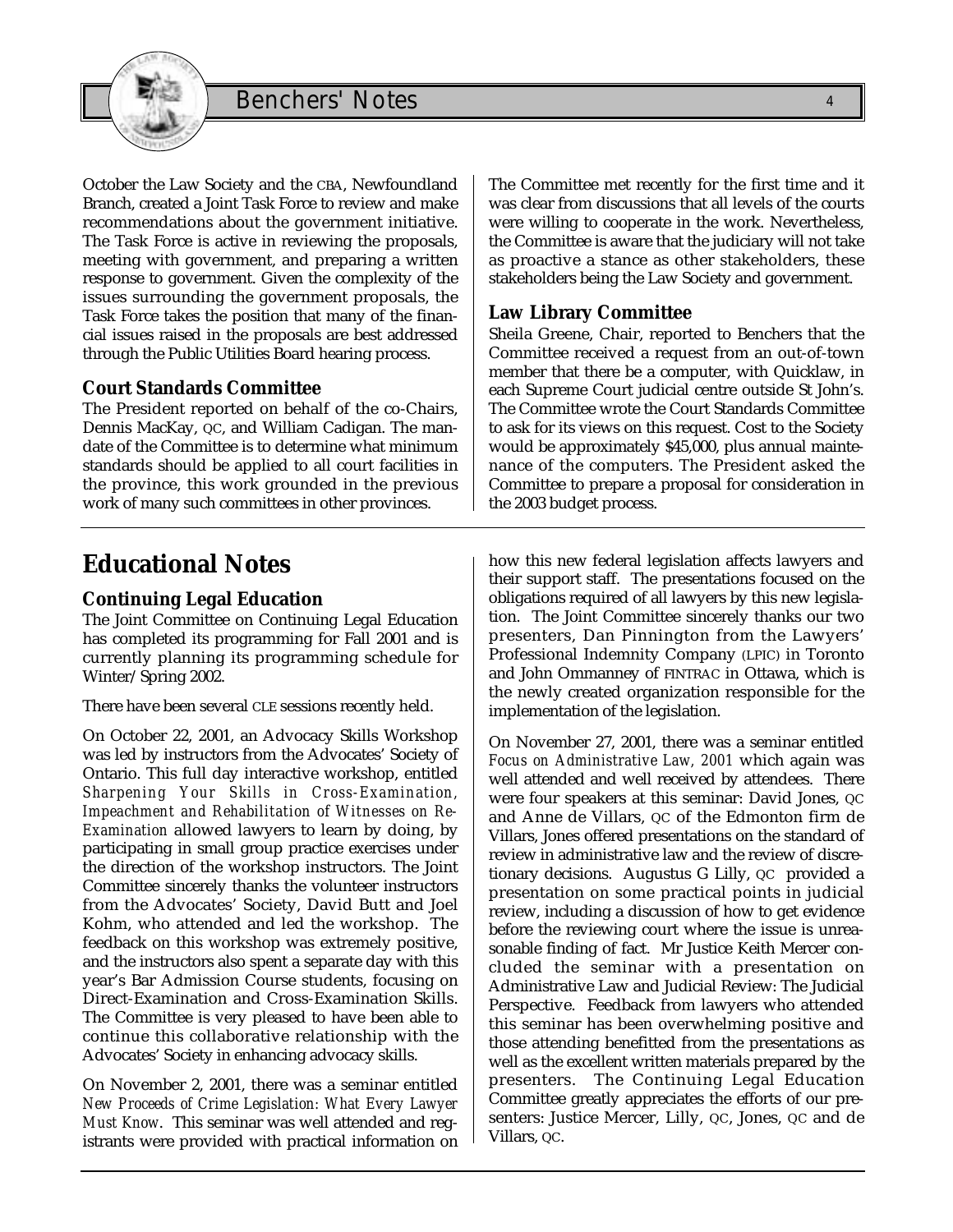

Finally, the *Legal Research Electronic Products Training Sessions*, offered by Law Society Librarians, Harriet Mercer and Gail Hogan, have been so well received by members of the Bar that these training sessions were continued each Friday throughout the Fall, from late September until mid-November. The Committee thanks our workshop leaders, Gail Hogan and Harriet Mercer, for their on-going work in providing education on electronic legal research techniques.

In 2002, lawyers can look forward to seminars in a number of practice areas, including Wills and Estates, Criminal Law, Commercial Law, Tort Law and Damages, among others. The Committee wishes to thank everyone who has made a meaningful contribution to CLE in Newfoundland during the past year, including our dedicated presenters and those who support our programs by their attendance. We look forward to seeing you all at upcoming seminars.

#### **Bar Admission Course**

The Bar Admission Course for Newfoundland recently finished. The Bar Course ran from October 2, 2001 to November 20, 2001 inclusive and provided students with exposure to a number of substantial/procedural areas of Newfoundland law, as well as an opportunity to enhance their skills in many other areas. In this 7½ week course, students attended many hours of lectures, seminars, and workshops and were responsible for thousands of pages of Bar Admission Course materials in 12 volumes, along with approximately 80 provincial and federal statutes. Students wrote examinations in Family Law, Commercial Law, Civil Procedure, Administrative Law, Criminal Law and Procedure and Real Estate/Wills. At the mid-way point of the Course, students participated in workshops on Advocacy Skills, Interviewing, Negotiation, Examination for Discovery, Risk Management, Ethics, and maintaining a balance between personal/professional obligations, to name a few. Later in the Course, students were instructed in Criminal Advocacy and participated in a Mock Trial and Sentencing Exercises.

The Bar Admission Course continues to undergo innovations to ensure that it remains a relevant and practical learning experience, which is beneficial and enjoyable for students and a useful primer for practice. The Bar Admission Course Committee and the Law Society greatly appreciates the very meaningful contributions provided by our more than 70 volunteer lawyers, judges and other professionals, who give generously of time and talents to make the Bar Admission Course a success.

## **Changes in Status**

Benchers approved the following applications for changes in status:

#### **Applications to Elect Non-Practising Status:**

Rosemary Dawson Colleen Hanrahan Jason Hickman Kimberly MacKay Cormac McManamon Justin Mellor

#### **Applications to Resume Practising Status:**

Paula Schumph Rosellen Sullivan

#### **Application to Resign Membership:**

Lisa C Chislett

Members are reminded that any time there is a change in your practising status, you must notify the Law Society in writing. Under the *Rules of the Law Society* changes in practice include: change from practising to non-practising; change from non-practising to practising; change of employment from one firm to another or to or from sole practice; commencement of practise; and departure from the province to pursue a career elsewhere. Appropriate Forms to accommodate the notice requirements are available by contacting Janice Whitman at Law Society offices.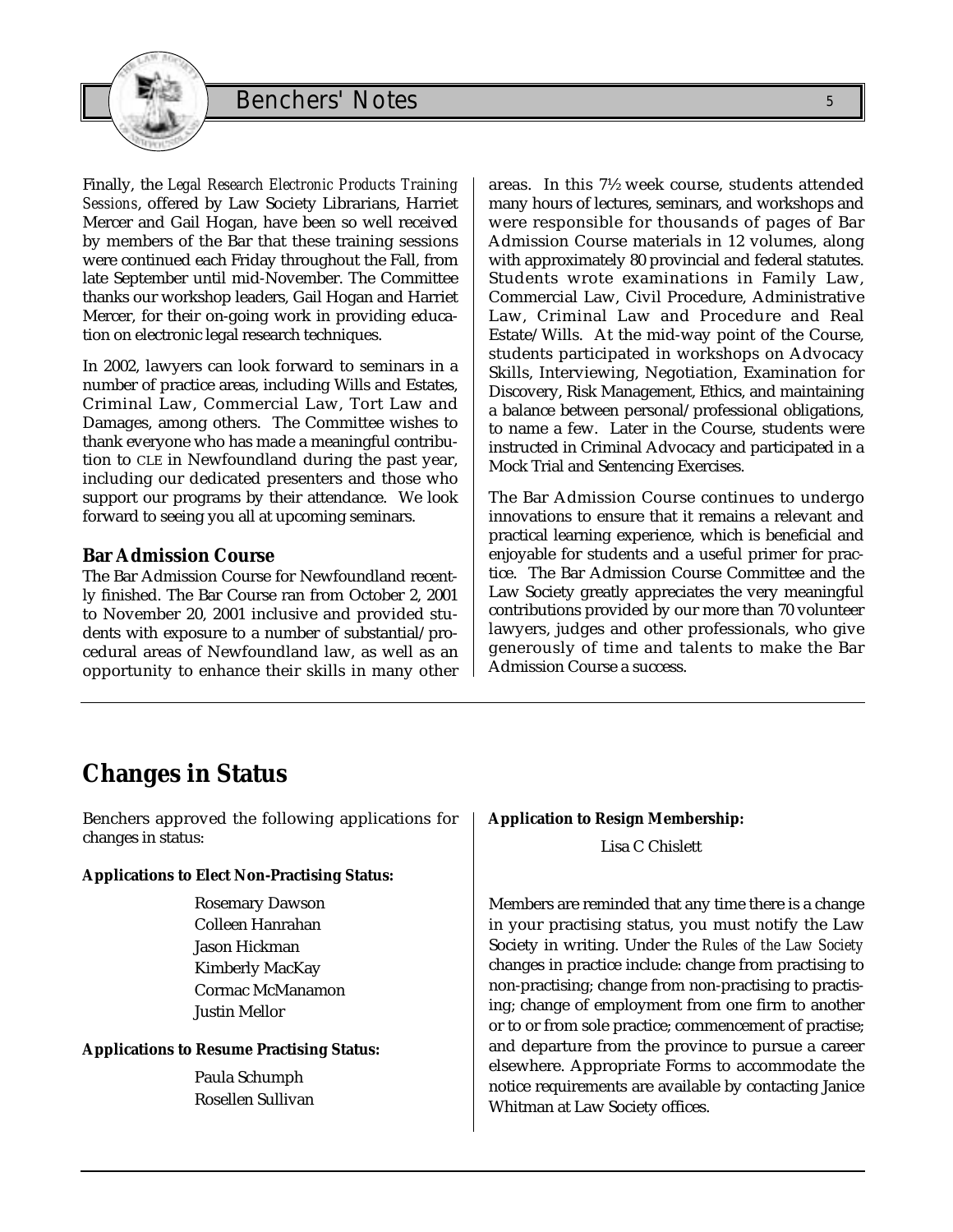

### **Focus on Administrative Law, 2001 Seminar**



l-r : The Honourable Mr. Justice Keith Mercer, Anne de Villars, QC, David Jones, QC, Augustus Lilly, QC, Francis O'Brien

## **Fall 2001 Bar Admission Course**





Students attend the Fall 2001 Bar Admission Course.

(below) Students gather for a group photo.



## **100th Anniversary of the Court House**

The Project Daisy Committee of the Law Society of Newfoundland recently assisted in organizing a dinner held in Court Room No. 1 of the Court House in St John's, this to commemorate the centenary of the laying of the cornerstone of the Court House. Court Room #1 was cleared of tables for the occasion and provided room for 100 guests. Prior to dinner, a reception was held upstairs on the landing overlooking the stairwell. Following the meal, Professor Shane O'Dea spoke on the architectural history of the building and its predecessors, and former Chief Justice T Alex Hickman recounted stories of a series of famous cases he witnessed or conducted during his time at the Court House.

Each guest at dinner received a memento of a polished stone taken from the Petites Quarry on the South Coast, this the quarry that provided stone for the Court House construction. Guests were also provided a booklet, written by Melvin Baker, Christopher English, John Joy and Shane O'Dea and titled *A Flag, An Anthem, A Courthouse*. The booklet, the third published by the Daisy Committee since 1991, contains extensive history of the events surrounding the new Court House, descriptions of the celebrations, profiles of the Chief Justice, and a large selection of photographs of the time. The Daisy Committee has copies for sale at \$10 each. Anyone interested in purchasing a copy should phone the Law Society and speak with Janice Whitman at 722- 4740 extension 204. If requested, efforts will be made to fill orders in time for Christmas.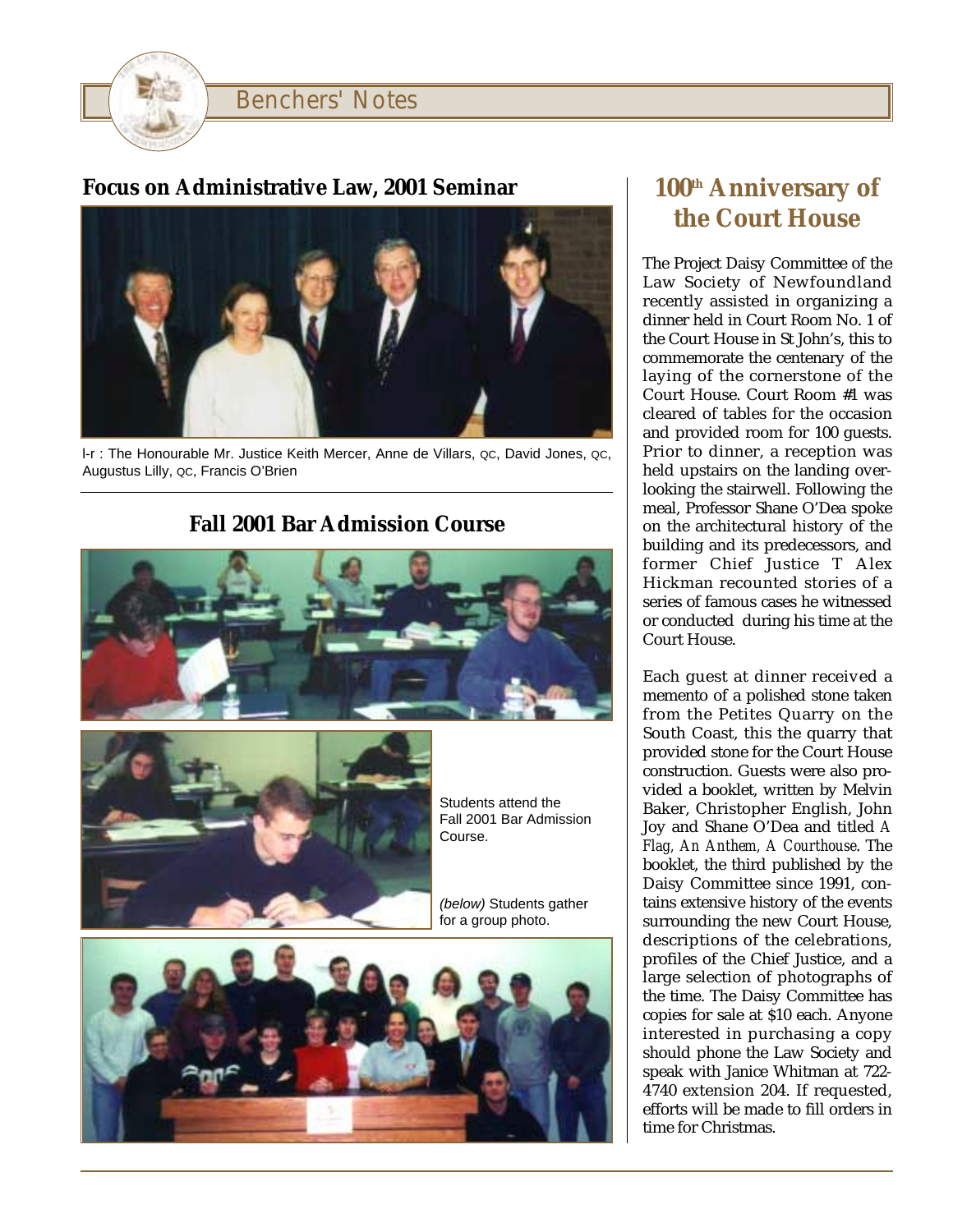





























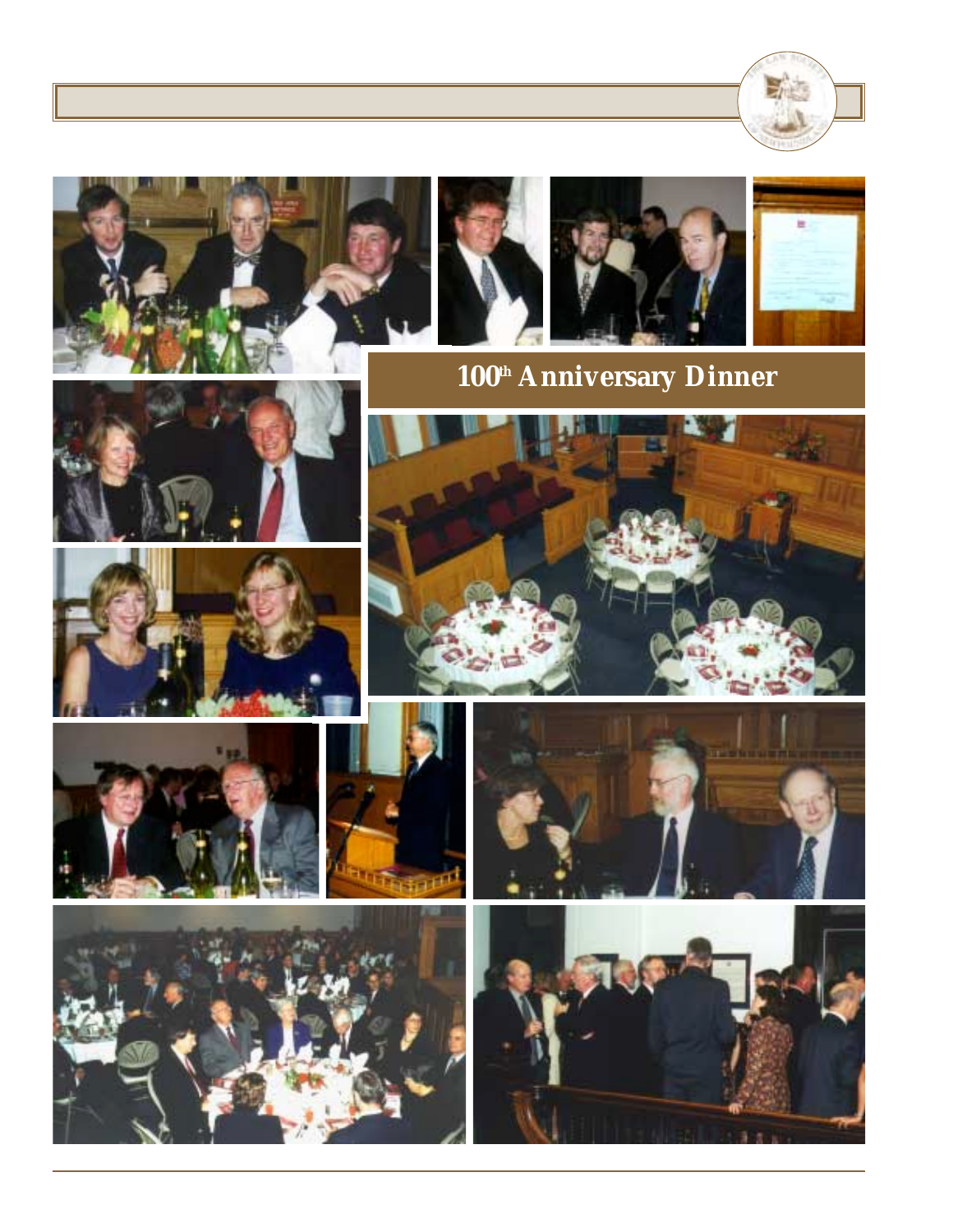

## **Discipline Notes**

#### **Discipline Committee Dispositions**

The *Law Society Act, 1999* prescribes that an Adjudication Panel comprised of three members of the Discipline Committee, that is two Law Society members and one lay member, may make findings and prescribe sanctions. This substantively changes the procedure under the former *Law Society Act* where the Adjudication Panel reported its findings to the Benchers who in turn determined whether the respondent was guilty and, if so, imposed the sanction.

#### **Acquittal**

On December 6, 2001, an Adjudication Panel of the Discipline Committee exonerated a member and dismissed the complaint of conduct deserving of sanction pursuant to section 48(2) of the *Law Society Act, 1999*. The allegations giving rise to the complaint were that the member failed to provide a proper quality of service and failed to properly advise the client. The Adjudication Panel determined that the evidence presented did not support the allegations and dismissed the complaint.

#### **Complaints Authorization Committee Dispositions**

The Complaints Authorization Committee is a committee of Benchers that reviews the Secretary's report concerning allegations that have been investigated, and ultimately determines whether an allegation constitutes a complaint. The powers of the Complaints Authorization Committee are prescribed by section 45 of the *Law Society Act, 1999*. Where there are reasonable grounds to believe a respondent has engaged in conduct deserving of sanction, the allegation shall be considered as constituting a complaint and the Complaints Authorization Committee may counsel or caution the respondent or refer the matter on to the Discipline Committee. A decision of the Complaints Authorization Committee is final and not subject to appeal.

The Complaints Authorization Committee interprets counselling as less severe than cautioning. A letter of counsel recommends to the respondent to avoid similar conduct in the future. A letter of caution is a warning or admonishment to the respondent. Law Society Rule 9.06(5) prescribes that the Complaints

Authorization Committee may direct the Secretary to advise the members of the Society of the circumstances giving rise to the counselling or cautioning, but omit information that may disclose the identity of the respondent. Law Society Rule 9.06(6) prescribes that the Secretary shall notify the complainant and the respondent in writing of the fact that a respondent has been counselled or cautioned.

#### **Quality of Service and Failure to Respond to a Solicitor**

The Complaints Authorization Committee cautioned a member for improper management of a real estate file and for failure to respond with reasonable promptness to communications from another solicitor. The committee cautioned member A for failure to follow-up, for a 12 month period, on a number of closing requirements and, despite several requests for compliance by member B, for failure to review member B's closing correspondence to ensure that it agreed *ad idem* with member A's requirements. The Committee cautioned member A that such conduct does not comply with the standard contemplated by Chapters II and XVI of the *Code of Professional Conduct*.

The Rules and commentaries are reproduced below.

Chapter II, Rule b

The lawyer should serve the client in a conscientious, diligent and efficient manner so as to provide a quality of service at least equal to that which lawyers generally would expect of a competent lawyer in a like situation.

Chapter II, commentary 7(h)

Quality of Service

7. Numerous examples could be given of conduct that does not meet the quality of service required by the second branch of the Rule. The list that follows is illustrative, but not by any means exhaustive:

. . . (h) slipshod work, such as mistakes or omissions in statements or documents prepared on behalf of the client;

Chapter XVI, Rule

The lawyer's conduct toward other lawyers should be characterized by courtesy and good faith.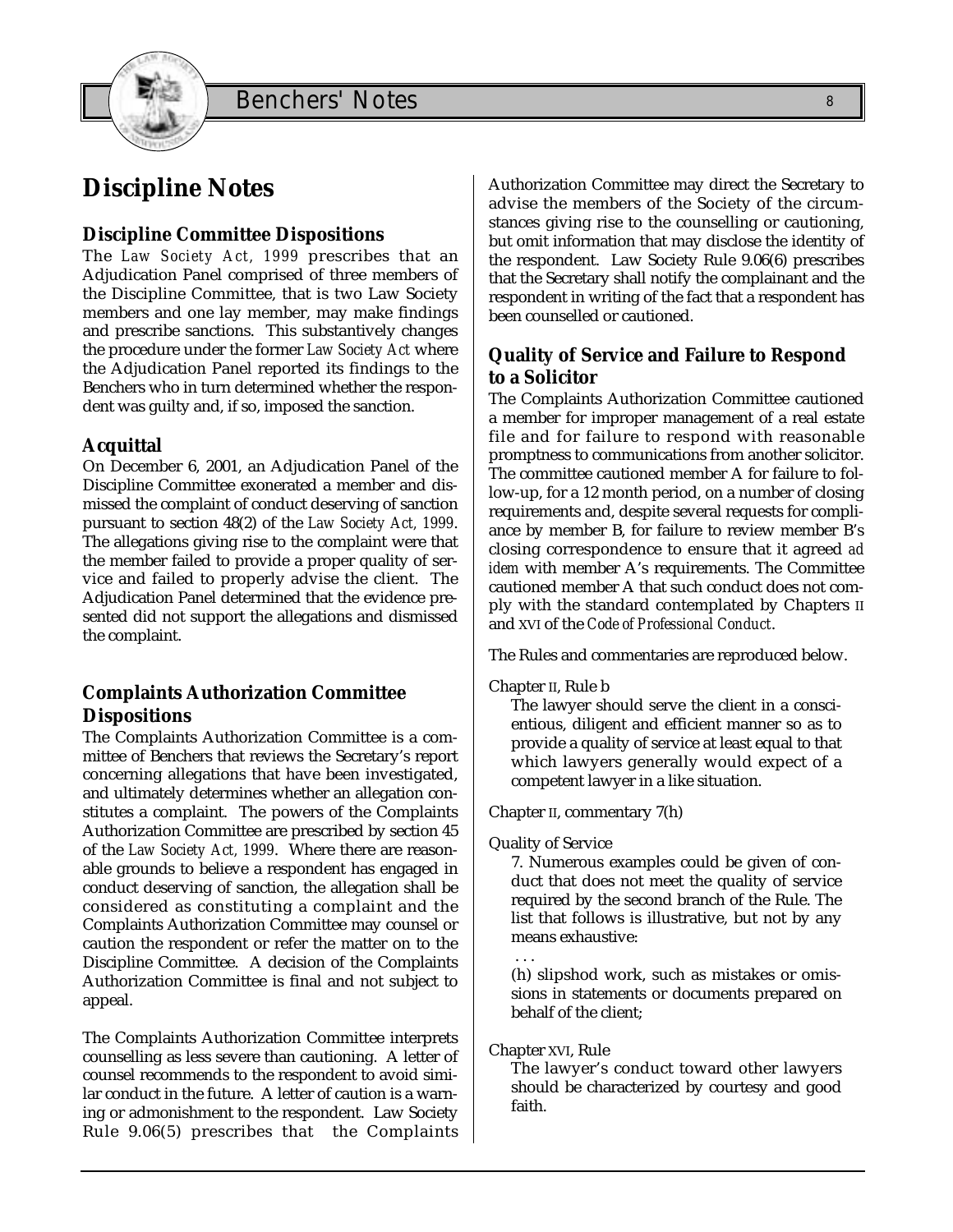

6. The lawyer should answer with reasonable promptness all professional letters and communications from other lawyers that require an answer and should be punctual in fulfilling all commitments.

#### **Quality of Service**

The Complaints Authorization Committee counselled a member for improper management of a real estate file and for failure to respond to a client's request for information. The Committee counselled member A that failure to review the other solicitor's closing letter to ensure that it agreed *ad idem* with member A's requirements, failure to report information to the client as promised, and failure to respond to the client's telephone communication does not comply with the standard of conduct contemplated by Chapter II of the *Code of Professional Conduct*.

The Rule and commentaries are reproduced below. Chapter II, Rule b

The lawyer should serve the client in a conscientious, diligent and efficient manner so as to provide a quality of service at least equal to that which lawyers generally would expect of a competent lawyer in a like situation.

Chapter II, commentary 7 (a), (b) and (c)

Quality of Service

7. Numerous examples could be given of conduct that does not meet the quality of service required by the second branch of the Rule. The list that follows is illustrative, but not by any means exhaustive:

(a) failure to keep the client reasonably informed; (b) failure to answer reasonable requests from the client for information;

(c) unexplained failure to respond to the client's telephone calls;

## **Complaints Authorization Committee Practice Notes**

#### **Firm Names**

The Complaints Authorization Committee reminds members that Law Society Rule 8.06 prescribes that a firm name shall not mislead or be capable of misleading the public. The misrepresentation of the number of barristers and solicitors in a firm is one specific example of a misleading firm name. Currently there are a number of firms whose names are contrary to Law Society Rules 8.06 and 8.07.

The Complaints Authorization Committee recommends that members ensure their firm names are in compliance with the following Law Society Rules:

#### **Misleading firm names**

8.06 A firm name or letterhead shall not mislead or be capable of misleading the public.

#### **Firm names and letterhead**

- 8.07 (1) A member who carries on the practice of law shall do so under:
	- (a) the member's name;
	- (b) the name of existing or former partners or associates;
	- (c) the name of the original or founding partner of partners and associates;
	- (d) any combination of the foregoing; or
	- (e) a descriptive or trade name provided

(i) the name or a similar descriptive or trade name is not in use elsewhere in the province; and

(ii) that by the use of the name, the member of the firm could not lead members of the public into believing erroneously that the member or firm is associated or affiliated elsewhere in Canada with other firms or the members thereof.

(2) Notwithstanding subsection (1), a firm may not include:

(a) a phrase such as "and associates", "and associate", "and partners", "and company" if there is only one barrister and solicitor in the firm; or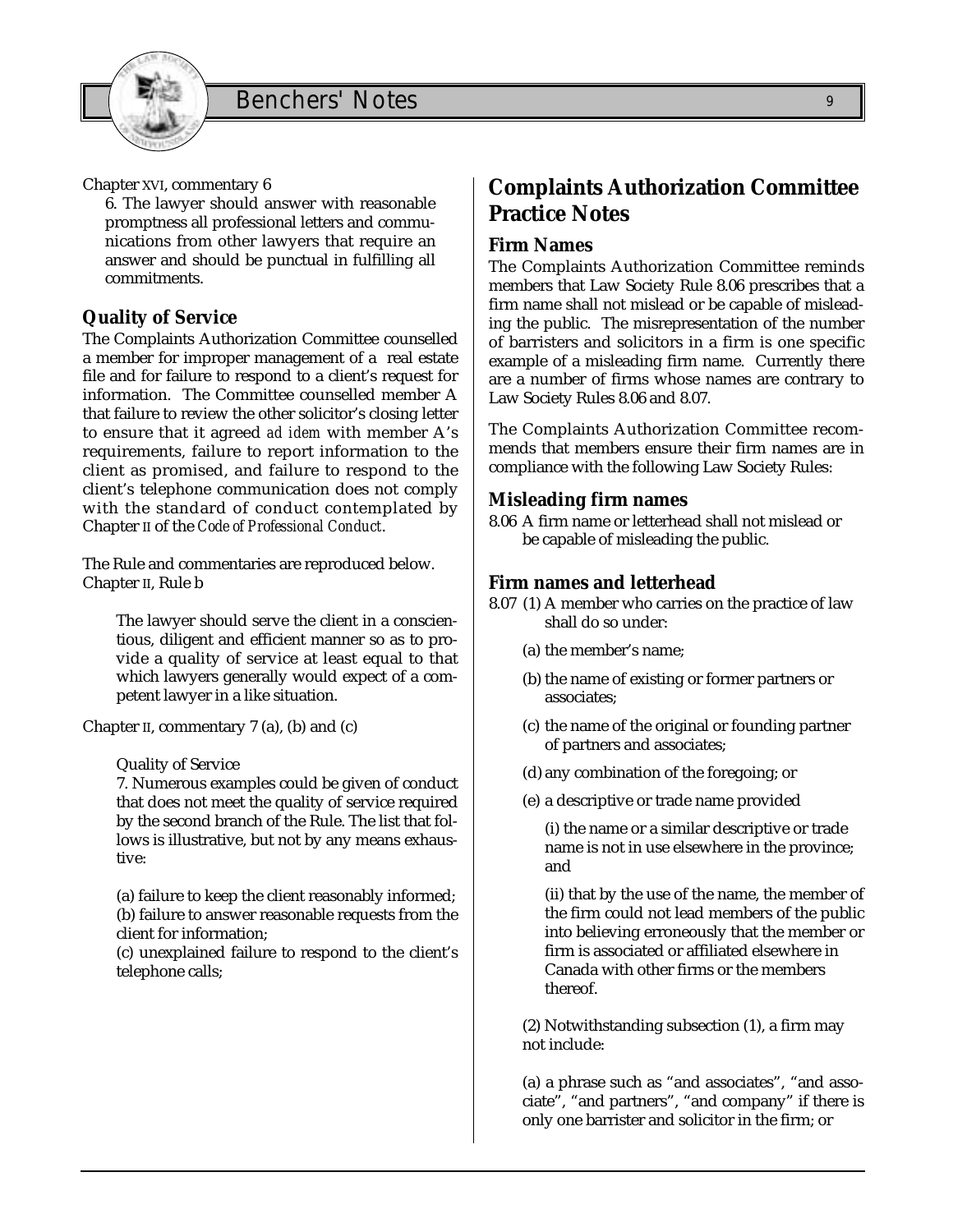

(b) any other language which misrepresents the number of barristers and solicitors in a firm.

#### **Branch Offices**

The *Law Society Act, 1999*, section 78 prescribes that a member shall not open or maintain a branch office for the practice of law in the province unless the office is under the personal and actual control and management of a member in good standing.

The Complaints Authorization Committee interprets *personal and actual control* to mean that a branch office cannot be open when a practising member is not in attendance. Members are reminded that acting contrary to this statutory requirement may result in disciplinary sanctions.

## **In Memoriam**

#### **BLACKWOOD**

**Sandra Blackwood**, Roll #732, called to bar April 10, 1989.

Benchers noted with regret the death of Sandra Blackwood who died on Sunday, November 11<sup>th</sup>, 2001, at the age of 37 years. Condolences were extended to her family by the President and Benchers.

#### **SMALLWOOD**

**William Richard Smallwood, QC,** Roll #233, called to bar Feb. 3, 1954.

Benchers noted with regret the death of William Smallwood, QC, who died on Tuesday, October 30, 2001. Condolences were extended to his family by the President and Benchers.

## **Senior Counsel? Then Volunteer to be a Mentor**

A few years ago, a committee chaired by Bradford Wicks proposed the establishment of a Mentor Program. Under the proposal at the time, mentors would be recruited and made available to provide members less experienced in an area of practice with the assistance of experienced counsel. Recently, a committee comprising Derrick Watton, Bradford Wicks and Phyllis Weir was struck by Benchers to investigate and report with recommendations to Benchers on the needs of sole practitioners and of those practising in small firms. In conducting its review of these needs, the committee reconsidered the earlier proposed mentoring program and decided the idea still holds considerable merit.

The committee recommended to Benchers that a Mentor Program be established along the lines set out above. What follows next are the guidelines of the proposed Mentor Program.

Prior to initial access to the program, the user must sign a disclaimer with respect to the user's reliance on the advice of the mentor. The form signed by the user would also acknowledge:

- (i) that the mentor program and mentors accept no liability arising from assistance given to users or any person claiming through or under them;
- (ii) that the user must independently verify state ments of law, procedure or fact made by the mentor;
- (iii) that the mentor program must not be used as a substitute for the user's own thorough research and analysis or the user's own professional judgement.

The current committee is seeking volunteers from members of the Law Society who have been practising for 10 years or more and are willing to participate in the Mentor Program. If you are a member with 10 or more years of experience and are willing to volunteer as a mentor, please submit your name and preferred areas of practice to phyllis.weir@lawsociety.nf.ca, via facsimile at 722-8902, or by telephone 722-4740, ext 203.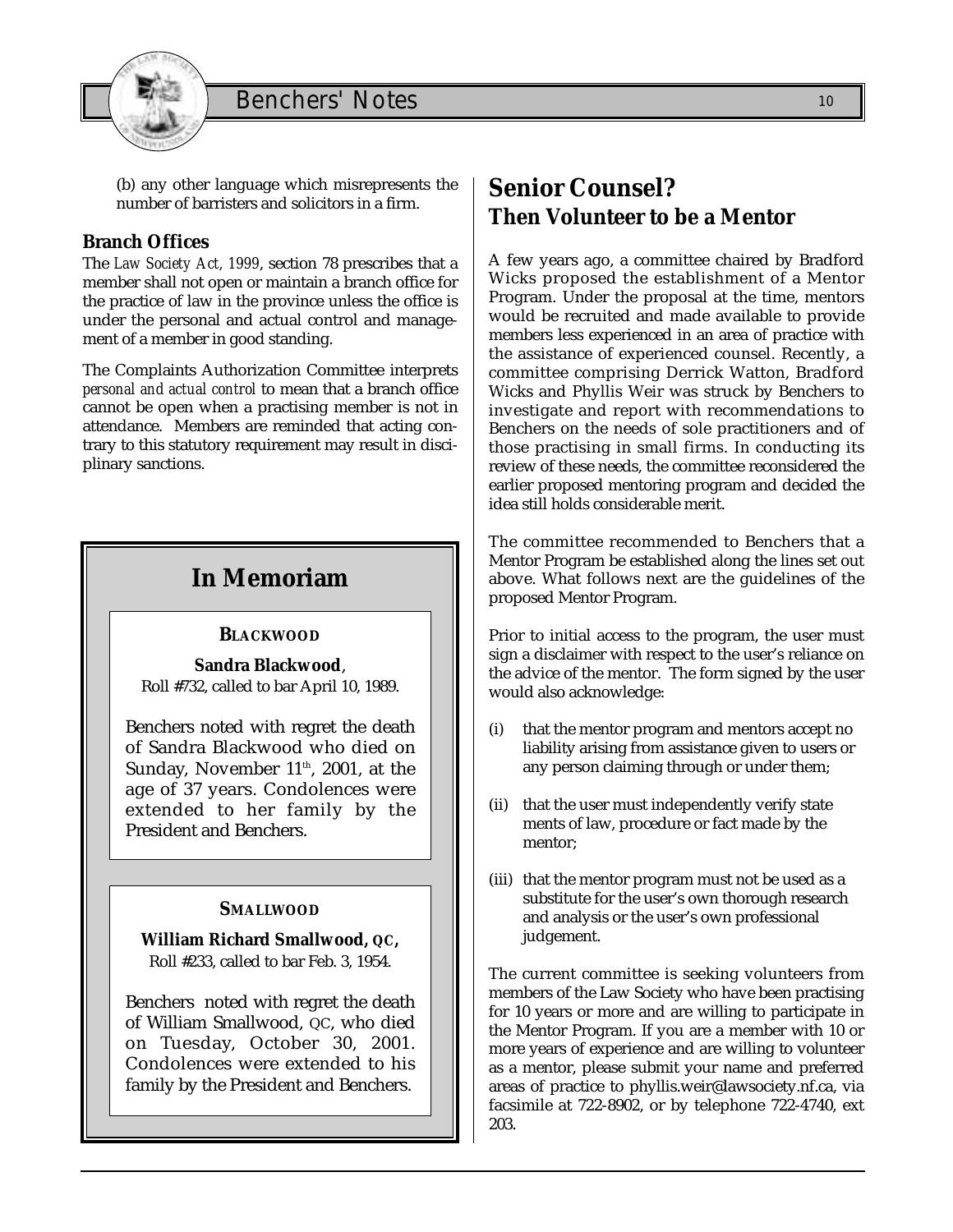

## **LAW SOCIETY RULES PART XIV PRACTICE INVESTIGATION**

#### **Practice investigation**

14.01 Where the complaints authorization committee has made a recommendation under subsection 45(1) of the *Act;* or, in any other case where the executive committee determines it is appropriate; and

> (a) where the executive committee makes a determination under subsection 23(4) of the *Act*; or

(b) where the member consents;

the executive committee may direct a practice investigation to be made, by a person or persons (the "investigator") designated by the executive committee, of some or all of the member's records, files, and any other documentation and information as may be deemed necessary.

#### **Notice**

14.02 One clear day's notice of the investigation shall be provided by personal delivery, electronic communication or other appropriate means to the member's partners and associates at the address of record. The notice shall indicate that the investigation has been directed under subsection 23(4) of the *Act* and shall provide the name of the investigator.

#### **Place of investigation**

14.03 The investigation, where practicable, shall be made in the office of the member whose practice is the subject of the investigation.

#### **Co-operation with investigator**

14.04 The member and the member's partners, associates, support personnel and legal assistants as defined in rule 12.01, shall respond to any inquiries and produce for the investigator all records, files, documentation and information which the investigator requires for the purpose of the investigation. The investigator may view, copy, remove and return same within a reasonable time.

#### **Report of investigator**

14.05 The investigator shall, as soon as reasonably practicable, report in writing the results of the investigation to the executive committee, and to the complaints authorization committee where it has made a recommendation under subsection 45(1) of the *Act*. If deemed necessary by the executive committee a preliminary written report shall be provided.

#### **Failure to comply**

14.06 If the member, or the member's partners, associates, support personnel or legal assistants as defined in rule 12.01, have in any way, failed to comply with the investigator's requirements for records, files, documentation and information, or have otherwise impeded the investigation, the investigator shall report the circumstances to the executive committee, and to the complaints authorization committee where it has made a recommendation under subsection 45(1) of the *Act*, and such failure to comply may constitute conduct deserving of sanction by a member.

#### **Investigation incomplete**

14.07 If the investigator has been unable, for whatever reason, to conduct or complete the investigation, he or she shall report, stating the reasons therefor, in writing to the executive committee, and to the complaints authorization committee where it has made a recommendation under subsection 45(1) of the *Act*.

#### **Use of investigator's report**

14.08 The investigator's report may be made the basis of a complaint against a member.

#### **Recovery of expenses of practice investigation**

14.09 The expenses of a practice investigation may be recovered as costs in the same manner as provided for in rule 5.13(5).

#### **Discipline rules apply**

14.10 For the purpose hereof, the Law Society Rules, Part IX shall apply with any necessary changes.

> *(Adopted: Part XIV, Special Term Convocation, December 3, 2001)*

The full text of all Rules of the Law Society is available at the Law Society's website: www.lawsociety.nf.ca